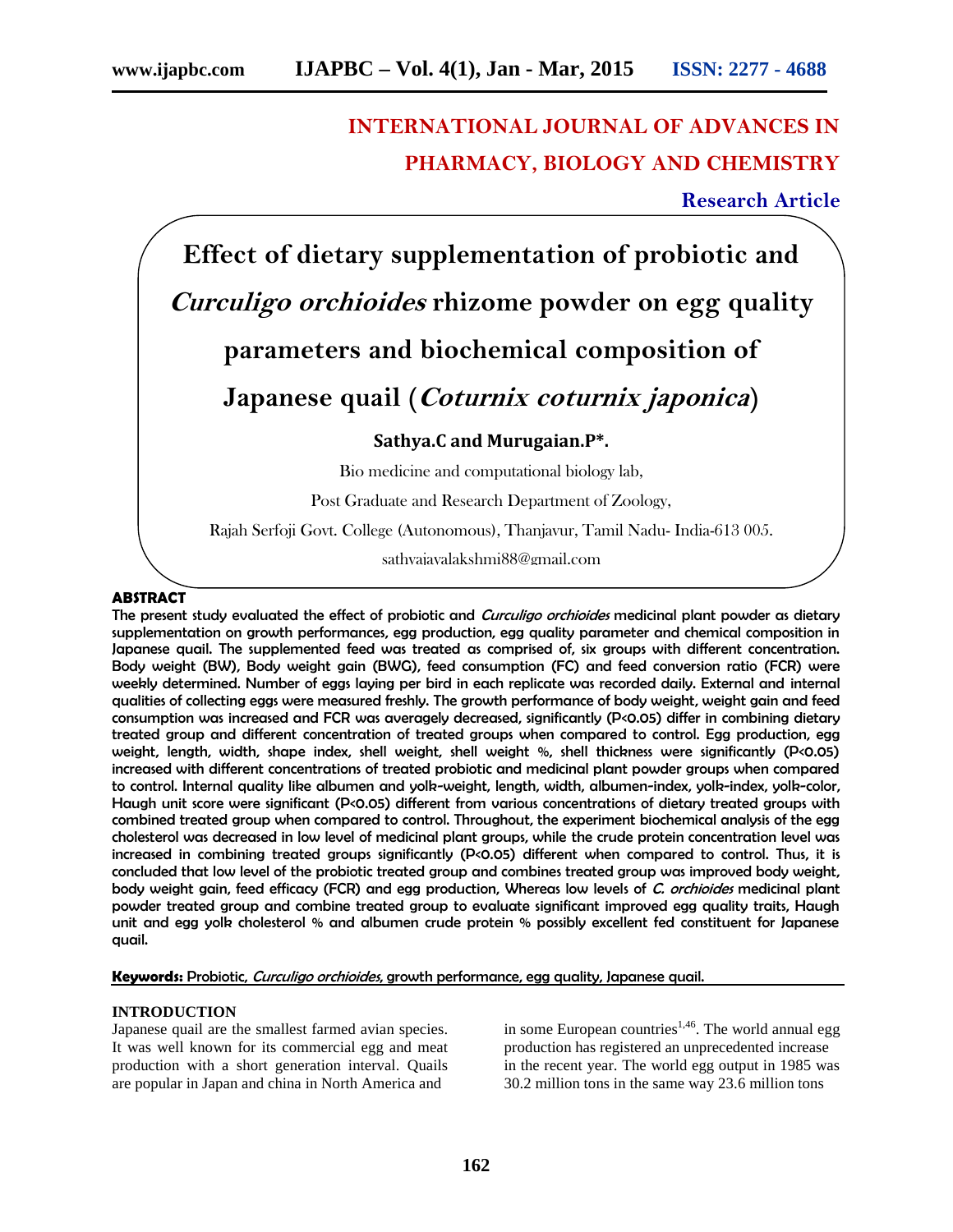in 1975. As well as the poultry egg production has tremendously improved to reach a new record of egg output with 65.5 million tons in 2013. India is a predominant country in one of the leading egg production. Eggs are a good source of protein compared to other source of animal protein<sup> $47$ </sup>. The chief sources of protein are albumen, yolk and shell membranes. Furthermore, simple proteins are usually predominant in albumen and conjugated proteins are in the yolk<sup>1</sup>.

The egg is the multipart biological structure distinguished and formulated from nature for reproduction of birds. It affords a complete diet of the entire nutrients. Scientific reports on their nutritional qualities have assured that an egg has lifelong important role in the nutritional supply. At the same time natural feed additives of plant source are usually believed to be harmless, healthier and less hazard for humans and animals $^2$ .

Antibiotic are used as growth promoters which causes undesirable effects in poultry production<sup>3</sup>. Recently, many countries have a propensity to exclude antibiotics because of their side effects on both birds and humans. Several researchers<sup>4-6</sup> have investigated the beneficial effects of feeding probiotics on poultry as a possible alternative to antibiotics for growth promotion and improvement of feed efficiency. Probiotic are acting as a good alternative for antibiotics.

*Curculigo orchioides* is popularly known as black musali in India. The rhizomes as well as tuberous roots are extensively used in indigenous medicine in India. The genus *Curculigo* belongs to the family hypoxidaceae and consists of approximately 20 species exclusively of tropical origin<sup>7</sup>. It has been used as an antioxidant, antimicrobial activity<sup>8</sup> and immunomodulatory performance<sup>9</sup>.

The antimicrobial effect of plant/plant extracts is well recognized and their potential as an alternative to antibiotic due to the direct effect on pathogenic bacteria has been investigated $10,11$ . The medicinal plant *C. orchioides* rhizome powder has been used as growth promoters in Japanese quail. They found that plant rhizome diet improved the nutritive value of the bird by increasing body weight, improved feed conversion ratio and along with better economic efficiency.

In recent years, breeding of quail has taken an important place in poultry production. Moreover, controversial results have been reported regarding the use of biological additives to poultry diets $3,12,13$ . Therefore, this study was performed to investigate the effects of probiotic and *C. orchioides* medicinal plant powder supplementation on feed consumption, feed efficiency, egg production, exterior and interior egg quality of Japanese quail.

#### **MATERIALS AND METHOD Animal Collection:**

One day old, a total of 180 Japanese quail chicks were collected from the breeding farms of Tamil Nadu Veterinary and Animal Science University at Namakkal district, Tamil Nadu, India.

# **Experimental Design**:

The dietary treatment was started with 10 days old quail chicks, which had been incubated for its growth for 12 weeks were subjected to this experiment. Six treatment groups each treatment three replicates and 10 birds per replicate. Birds in each replicate were placed into cage having 50×45 cm in height for 12 weeks of experimental period. A lighting schedule was 24 hours for the first 3 weeks. Then, birds were allowed to access *ad labium* to feed and water. The experimental design consists of 6 dietary treatments groups were,

Basal diet (G1),

Basal diet with *Curculigo orchioides* rhizome powder 5gm/kg (G2),

Basal diet with *Curculigo orchioides* rhizome powder 10gm/kg (G3),

Basal diet with Probiotic 5gm/kg (G4),

Basal diet with Probiotic 10gm/kg (G5),

Basal diet with *Curculigo orchioides* rhizome powder 10gm/kg with Probiotic 10gm/kg (G6).

The basal diet was formulated according to National Research Council<sup>14</sup>. It contained 17.7 % crude protein and 2817 Kcal ME/kg breeder diet. Record with kept for body weight, feed consumption, feed conversion ratio and egg production through the experimental period. The quails were matured in 6 weeks, after the eggs were collected to conducting the experiment.

# **Egg quality traits:**

Eggs were collected daily and quality determination was done. Soft-shelled, cracked and small eggs were not used in the study. Measurements of egg quality were taken on average of 10 eggs from each treatment groups. Eggs were weighed through the 0.01g sensitive electronic scale.

### **External egg quality and internal egg quality traits:**

A vernier caliper was used for external and internal quality measuring the length, width of the egg, yolk diameters, length and width of the thick albumen. The external quality of shell thickness was measured at 3 different locations (middle, broad and narrow ends) measured using a micro screw gauge and the mean value was considered as its the thickness. The height of the thick albumen and yolk were recorded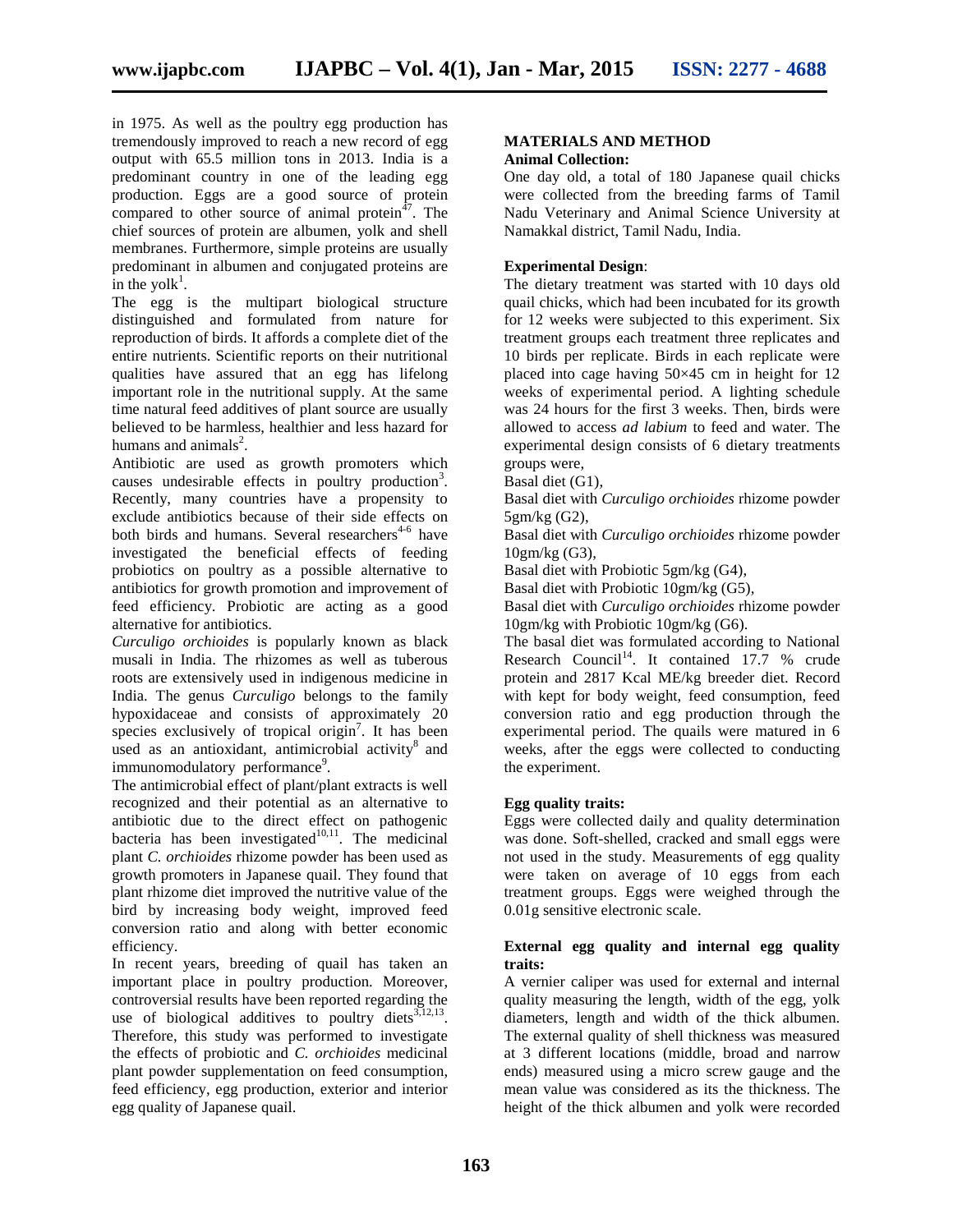with triploid stand micrometer. Yolk color intensity was evaluated and scored according to the Roche yolk color fan (1, light yellow; 15, orange).The average of the 2 measurements of thick albumen height (one near to yolk and the other at the end of dense albumen) communally by egg weight was used to calculate. The Haugh unit scores for each individual egg according to Haugh<sup>15</sup>. The shape index, Shell weight%, Shell thickness, Albumen index<sup>16</sup>, Albumen weight %, Yolk Index<sup>17</sup>, Yolk weight %,Yolk color and Haugh Unit score<sup>15,18</sup> of collected eggs were determined using the method of Kemal *et al.*,<sup>19</sup>. The weight of the albumen, yolk and shell were calculated in relation to egg weight and expressed in percentage.

# **Yolk cholesterol and Albumen crude protein measurements:**

Yolk cholesterol were extracted by the method of Folch *et al.*<sup>20</sup> as modified by Washburn and  $Nix^{21}$ from three eggs of each replicate. The protein content of food stuff is estimated ultimately by first determining the nitrogen content. Albumen crude protein was extracted is used to the procedure of digestion and distillation. The total  $N_2$  present in a sample is determined by the Kjeldahl method $^{22}$ .

## **Statistical analysis:**

Data were analyzed by one-way ANOVA  $(P<0.05)$ with completely randomized design. Comparison of parameters was performed with the Duncan's multiple range test and data were analyzed using the SPSS® for windows (version 16.0, 2010) computing program<sup>23</sup>.

# **RESULTS**

During the experimental period 12 weeks, the effect of probiotic and *C. orchioides* medicinal plant powder on the productive growth performance and egg quality traits of laying Japanese quail hens.

#### **Growth Performance:**

The Body Weight (BW) Body weight gain (BWG) of quails fed with the combined diet of *C. orchioides* and probiotics with different concentration and in different forms which showed different results compared to control **(Fig 1& 2)**. The result showed that the supplementation of 10gm plant powder/kg and 5gm probiotic/kg diet respectively, brought about the significant improvements in egg production. Feed consumption did not exhibit any significant effect and feed conversion ratio was better improvement on in the lower level of the probiotic and high level of medicinal plant powder diets when compare to control group **(Table 1& Fig 3)**.

# **External quality of Eggs:**

During the experimental period, Japanese quail egg weight was the most consistently changing trait. The mean value of physical (External) characteristics of eggs quality results showed **(Table 2)**, among egg weight, egg length, egg width, egg shape index, shell weight, shell weight % and shell thickness are significant (P<0.05) increased different concentration treated groups and combine treated group when compared to control.

## **Internal quality of Eggs:**

The mean value of physical (Internal) characteristics of eggs was resulted in **(Table 3)** internal egg qualities between albumen weight, albumen weight %, Albumen- length, width, height, albumen index and also yolk weight, yolk weight %, yolk- height, width, yolk index, yolk color and international quality unit of Haugh Unit score are mean values differently in treated groups significantly differently (P<0.05) then comparable to control group. Haugh unit are higher in 5 gm plant rhizome group  $(87.13\pm0.66)$  when compared to control  $(80.29\pm0.37)$ and other trade groups **(Table 3)**.

#### **Cholesterol and protein in egg:**

Japanese quail egg biochemical estimation of total cholesterol is very low in the treated group 10gm *C. orchioides* medicinal plant rhizome (54.96±0.50) compared to control  $(58.43\pm2.38)$ , respectively. The means of the biochemical estimation of egg albumen crude protein was higher in the combine diet treatment group of 10gm probiotic and 10gm *C. orchioides* medicinal plant rhizome (79.92±0.01) whereas compared to control group  $(72.80\pm0.60)$ significantly (P<0.05) different **(Fig 4)**.

### **DISCUSSION**

The growth performance of the different level of probiotic and *C. orchioides* medicinal plant rhizome powder combination works together used of these drug elements of achieving from cooperating for an enhanced effect. These combinations were more effective than they were each used in an isolated economically expression. These beneficial effects make them useful as potential natural animal feed additives<sup>24</sup>.

In this study, Probiotic supplementation to the diet of quail breeders has significant increases the live weight in poultry species  $13,25$ . The highest egg production was achieved in probiotic supplementation group as in the studies reporting the improvements of egg production in laying hens by probiotic $12,26$ . Due to the elongated small and large intestinal lengths as well as the probiotic suppressing effects on undesirable bacteria and stimulating effects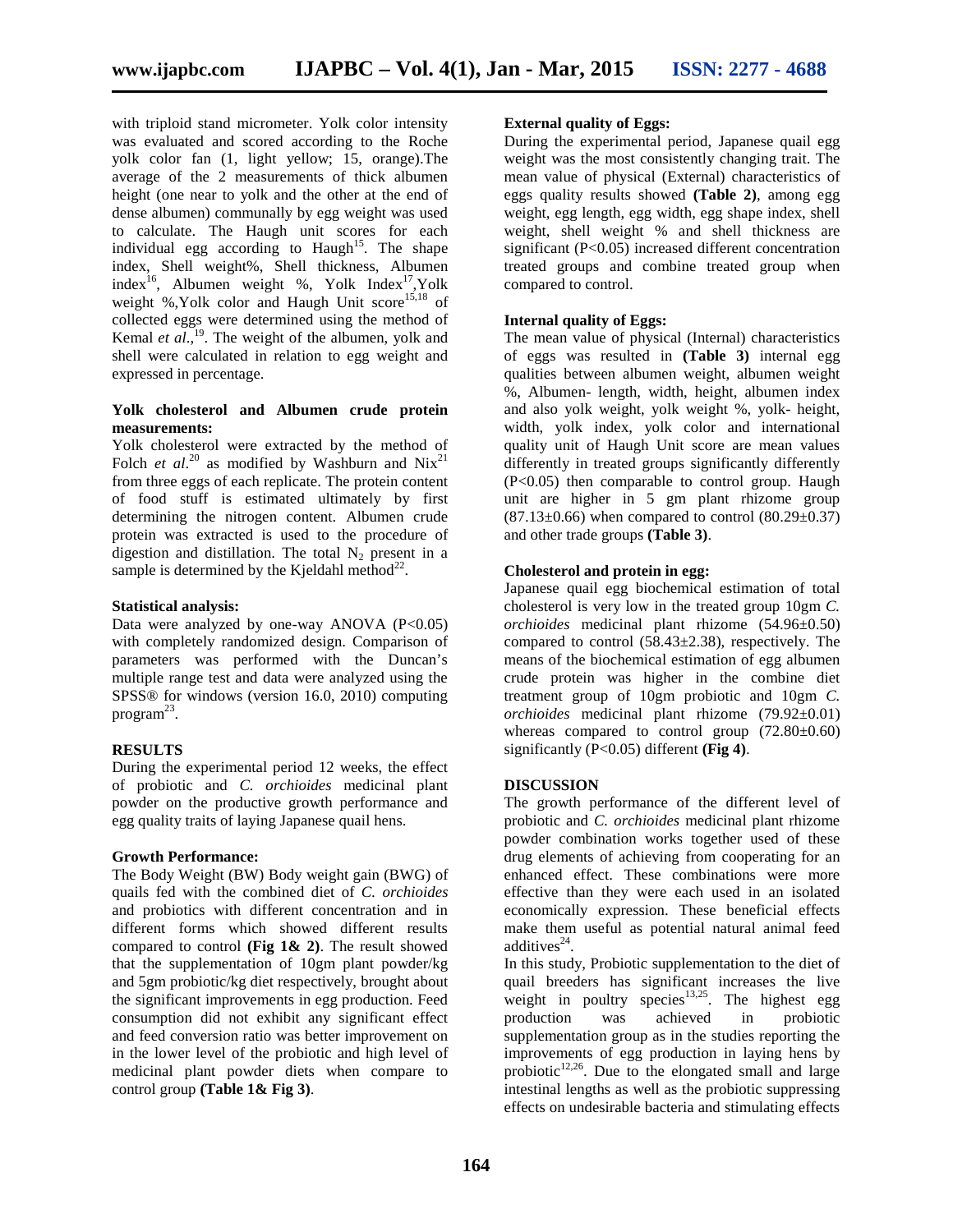on the growth of beneficial bacteria in the intestines which increase absorptive capacity may be increased in egg production<sup>27</sup>.

As well as *C. orchioides* plant powder may be due to the presents of phenolic active compounds during antimicrobial activity. Several medicinal plants have been used because of their antimicrobial traits, which are caused by compound synthesized in the secondary metabolism of the plant<sup>28</sup>. . The improvement of body weight as well as feed efficiency is due to the active resources found in herbal, for the reason that greater efficiency in the utilization of feed, resulting in enhanced growth of quails. There is an evidence to recommend that herbs, spices and various plant extracts have flavor and digestion stimulating factors, also reported earlier<sup>29</sup>.

Langhout<sup>30</sup> suggested that the improvement in body weight of birds achieved thyme could be attributed to its positive effect on nutrient digestibility. Other factors which may possibly have contributed to the beneficial effects of the herbal products on the growth performance of birds correlated well with the earlier observations<sup>31</sup> and the higher feed intake was

to compensate energy requirement for growth which leads to increased body weight with the *C*.<br> *orchioides* plant powder. Bozkurt et al., *orchioides* plant powder. Bozkurt *et al.,* recommended the supplementation of diet with essential oil mixture provided increment in egg shell weight $32$ . In the same way we study correlated with the Ali *et al.*, who worked with the thyme as the diet in quail birds, thyme is well known for its antioxidant activity and calcium storage which helps in increasing shell weight and shell thickness $33$ . Park *et al*., reported that utilized amounts of thymus powder fed 2.0% whereas egg production and egg weight numerically increased in hens, although there were statistical differences in terms of feed intake and feed conversion ratio<sup>34</sup>. Contrary to our experiment, the studies of quails treated in oregano oil Danli *et al*.<sup>35</sup> and Parlat *et al.* <sup>36</sup> advised that the improved FCR. Throughout the experimental animals, the better FCR values observed in the group supplemented with 10gm/kg *C. orchioides.* There are no studies in the literature mentioned the effect of *C. orchioides* on the FCR values and a Haugh unit of eggs.

**Table 1 Effect of Probiotic and** *C. orchioides* **dietary supplementation on growth Performance and egg production of Japanese quail**

| <b>Parameters</b>                                 | G1                       | G2                       | G3                       | G4                       | G5                       | G6                            |
|---------------------------------------------------|--------------------------|--------------------------|--------------------------|--------------------------|--------------------------|-------------------------------|
| Feed intake/Feed<br>consumption $(gm/quail)$      | $18.86 \pm 0.68^{\rm b}$ | $21.65 + 0.21^a$         | $20.31 \pm 0.37^{\circ}$ | $20.76 \pm 0.48^{\circ}$ | $19.77 \pm 0.78^{\rm b}$ | $20.11 \pm 0.24$ <sup>a</sup> |
| Feed conversion ratio<br>$(gm$ feed/ $g$ wt gain) | $2.92 + 0.10^a$          | $2.61 + 0.11^b$          | $2.67 \pm 0.12^b$        | $2.52 + 0.07^{\circ}$    | $2.60 \pm 0.11^{\rm b}$  | $2.31 \pm 0.04^{\circ}$       |
| Egg production%                                   | $72.31 \pm 1.41^{\circ}$ | $79.21 \pm 0.78^{\circ}$ | $74.42 \pm 1.48^{\circ}$ | $79.23 + 0.79^{\circ}$   | $75.46 + 0.65^{\circ}$   | $77.20 \pm 0.72^b$            |

Mean  $\pm$  S.E (a,b,c) within a row differ at P<0.05.

**Table 2 Effect of Probiotic and** *C. orchioides* **dietary supplementation on external egg quality parameters of Japanese quail**

| vupunoo quun         |                          |                             |                          |                          |                          |                          |  |
|----------------------|--------------------------|-----------------------------|--------------------------|--------------------------|--------------------------|--------------------------|--|
| <b>Egg Parameter</b> | $G-1$                    | $G-2$                       | $G-3$                    | $G-4$                    | $G-5$                    | $G-6$                    |  |
| Egg Weight $(g)$     | $10.42 \pm 0.44^{\circ}$ | $11.49 \pm 0.09^b$          | $12.73 \pm 0.05^{\circ}$ | $12.96 \pm 0.42^{\circ}$ | $12.40 \pm 0.64^{\circ}$ | $12.91 \pm 0.39^{\circ}$ |  |
| Egg Length (mm)      | $3.16 \pm 0.18^{\circ}$  | $3.53 \pm 0.11^{\circ}$     | $3.59 \pm 0.01^{\circ}$  | $3.34 \pm 0.08^{\circ}$  | $3.22 + 0.20^b$          | $3.48 \pm 0.12^{\circ}$  |  |
| Egg Width (mm)       | $2.58 \pm 0.02^{\circ}$  | $2.76 \pm 0.07^{\rm b}$     | $2.94 \pm 0.01^{\circ}$  | $2.77 + 0.09^b$          | $2.64 \pm 0.04b^c$       | $2.95 \pm 0.11^{\circ}$  |  |
| Egg Shape index      | $79.21 \pm 1.28^{\circ}$ | $80.34 \pm 2.40^b$          | $81.89 + 0.54^b$         | $85.21 + 0.21^a$         | $80.44 + 1.36^b$         | $83.51 \pm 0.47^{\circ}$ |  |
| Shell Weigh $(g)$    | $1.21 \pm 0.11^{\circ}$  | $1.35 + 0.02^b$             | $1.74 \pm 0.01^{\circ}$  | $1.83 \pm 0.16^{\circ}$  | $1.42 + 0.10^{b}$        | $1.60 \pm 0.08^b$        |  |
| Shell Weight %       | $10.85 \pm 0.10^{\circ}$ | $11.81 \pm 0.18^{\text{a}}$ | $11.14 \pm 0.10^b$       | $11.90 \pm 0.72^{\circ}$ | $11.56 \pm 0.80^b$       | $11.89 \pm 0.68^{\circ}$ |  |
| Shell Thickness (mm) | $0.20 \pm 0.05^{\circ}$  | $0.35 \pm 0.01^{\circ}$     | $0.34 \pm 0.01^{\circ}$  | $0.38 \pm 0.08^{\circ}$  | $0.27 \pm 0.01^{\circ}$  | $0.45 \pm 0.04^{\circ}$  |  |

Means Mean  $\pm$  S.E (a, b, c) within a row differ at P<0.05.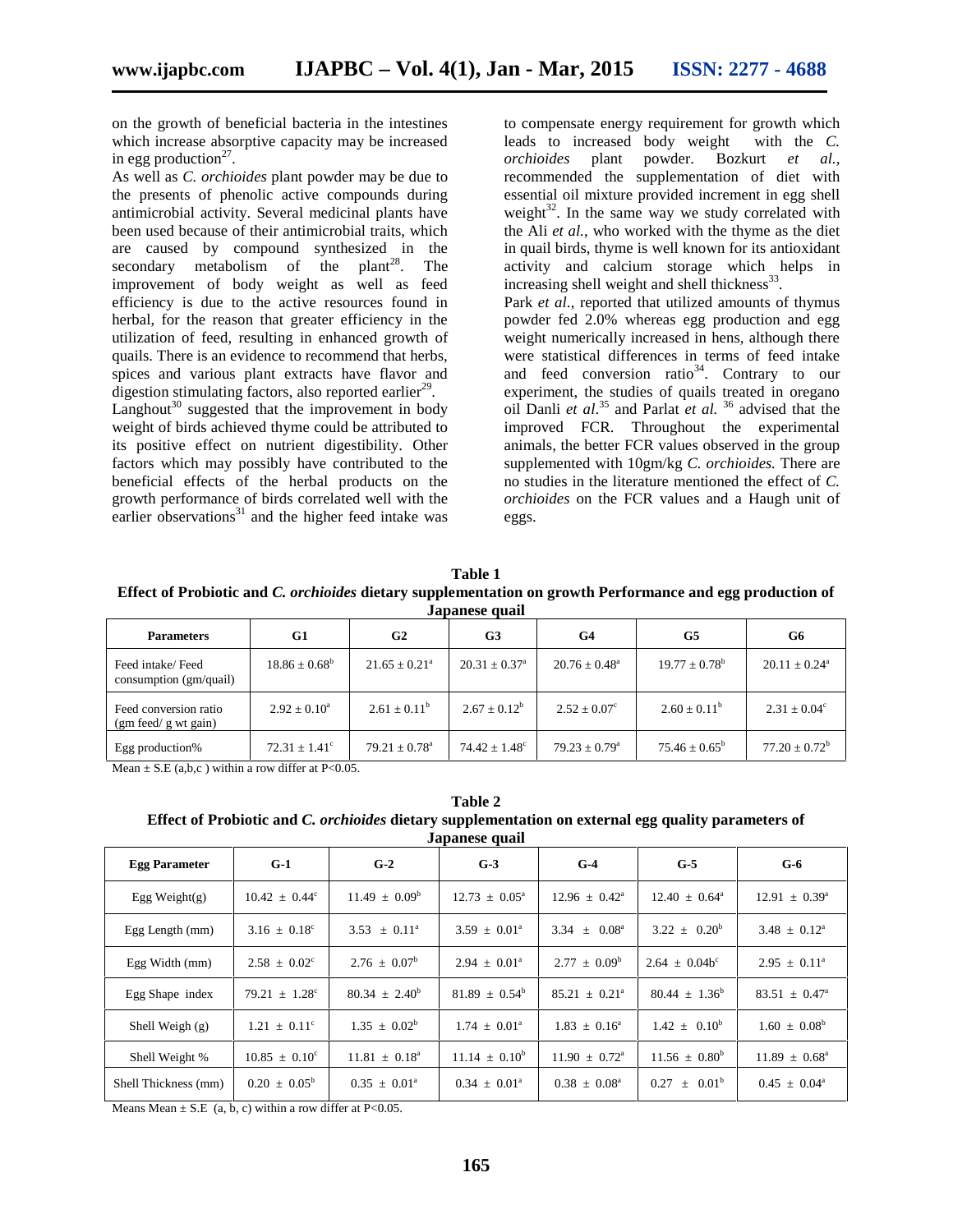| Japanese quail      |                                 |                                  |                                    |                                 |                                  |                                     |  |
|---------------------|---------------------------------|----------------------------------|------------------------------------|---------------------------------|----------------------------------|-------------------------------------|--|
| Egg parameter       | G1                              | G <sub>2</sub>                   | G <sub>3</sub>                     | G <sub>4</sub>                  | G <sub>5</sub>                   | G6                                  |  |
| Albumen weight (g)  | $5.15 \pm 0.34^{\circ}$         | 0.08 <sup>b</sup><br>6.36 $\pm$  | 9.49<br>$0.06^{\rm a}$<br>$\pm$    | 7.41 $\pm$ 0.42 <sup>b</sup>    | 6.96 $\pm$ 0.37 <sup>b</sup>     | 7.28 $\pm$ 0.39 <sup>b</sup>        |  |
| Albumen weight %    | $33.64 \pm 2.81^{\circ}$        | $55.45 \pm 0.97^{\circ}$         | $60.35 \pm 0.37^{\circ}$           | $56.12 \pm 0.95^{\circ}$        | $49.62 \pm 0.82^b$               | $54.24 \pm 0.90^{\circ}$            |  |
| Albumen length (mm) | $44.96 \pm 1.48^{\circ}$        | $44.75 \pm 0.07^b$               | $45.31 \pm 0.06^b$                 | $44.91 \pm 0.22^{\text{a}}$     | 44.85<br>$\pm$ 0.08 <sup>a</sup> | 44.91<br>$\pm 0.06^{\circ}$         |  |
| Albumen width (mm)  | $33.02 \pm 1.39^{\circ}$        | $44.01 \pm 0.17^{\circ}$         | $39.04 \pm 0.13^{\circ}$           | $33.54 \pm 0.12^b$              | 33.09<br>$+$ 0.11 <sup>c</sup>   | $\pm$ 0.09 <sup>b</sup><br>36.21    |  |
| Albumen height (mm) | 0.18 <sup>c</sup><br>3.51 $\pm$ | $3.61 \pm 0.34^b$                | 3.64 $\pm$ 0.36 <sup>b</sup>       | $3.70 \pm 0.48^{\circ}$         | $3.65 \pm 0.38^b$                | $3.72 \pm 0.42^{\circ}$             |  |
| Albumen index       | $0.11 + 0.01^{\circ}$           | $0.13 \pm 0.01^b$                | $0.15 + 0.02^a$                    | 0.14<br>$\pm$ 0.01 <sup>a</sup> | $0.13 \pm 0.01^b$                | $0.16 \pm 0.03^{\circ}$             |  |
| Yolk weight $(g)$   | $0.14^b$<br>3.74 $\pm$          | 3.87 $\pm$ 0.24 <sup>a</sup>     | 3.48 $\pm$<br>0.06 <sup>c</sup>    | 3.94 $\pm$ 0.27 <sup>a</sup>    | $3.78 \pm 0.20^b$                | 3.86 $\pm$ 0.22 <sup>a</sup>        |  |
| Yolk weight %       | $31.62 \pm 0.90^b$              | $32.86 \pm 1.24^{\circ}$         | $28.57 \pm 0.41^{\circ}$           | $32.35 \pm 1.21^{\circ}$        | $31.78 \pm 1.18^b$               | $32.88 \pm 1.24^{\circ}$            |  |
| Yolk height (mm)    | $10.05 \pm 0.14^c$              | $10.28 \pm 0.18^b$               | $10.39 \pm 0.27^b$                 | $10.52 \pm 0.32^{\circ}$        | $10.42 \pm 0.28^{\circ}$         | $0.22^{\rm b}$<br>10.36<br>$+$      |  |
| Yolk width (mm)     | $25.33 \pm 0.06^b$              | $25.46 \pm 0.08^b$               | $25.21 \pm 0.13^b$                 | $25.66 \pm 0.15^{\circ}$        | $25.56 \pm 0.14^a$               | 0.08 <sup>b</sup><br>25.47<br>$\pm$ |  |
| Yolk Index          | 0.01 <sup>b</sup><br>$0.40 \pm$ | $0.42 \pm 0.02^b$                | $0.45 \pm 0.04^{\circ}$            | $0.46 \pm 0.03^{\circ}$         | $0.42 \pm 0.02^b$                | 0.47<br>$0.06^{\circ}$<br>$\pm$     |  |
| Yolk color          | $3.11 \pm 0.51^{\circ}$         | $3.32 \pm 0.18^b$                | 3.39<br>0.24 <sub>b</sub><br>$\pm$ | 3.46 $\pm$ 0.38 <sup>a</sup>    | $3.42 \pm 0.34^{\circ}$          | $0.47^{\rm a}$<br>3.65<br>$+$       |  |
| Haugh Unit (%)      | $80.29 \pm 0.37^b$              | 87.13<br>$\pm$ 0.66 <sup>a</sup> | $85.10 \pm 0.70a$                  | $83.89 \pm 0.52^{\circ}$        | $81.89 \pm 0.32^b$               | $0.28^{b}$<br>82.52<br>$+$          |  |

**Table 3 Effect of Probiotic and** *C. orchioides* **dietary supplementation on internal egg quality parameters of**

Mean  $\pm$  S.E (a,b,c) (a, b, c) within a row differ at P<0.05.



**Fig 1 Effect of Probiotic and** *C. orchioides* **dietary supplementation on body weight of Japanese quail**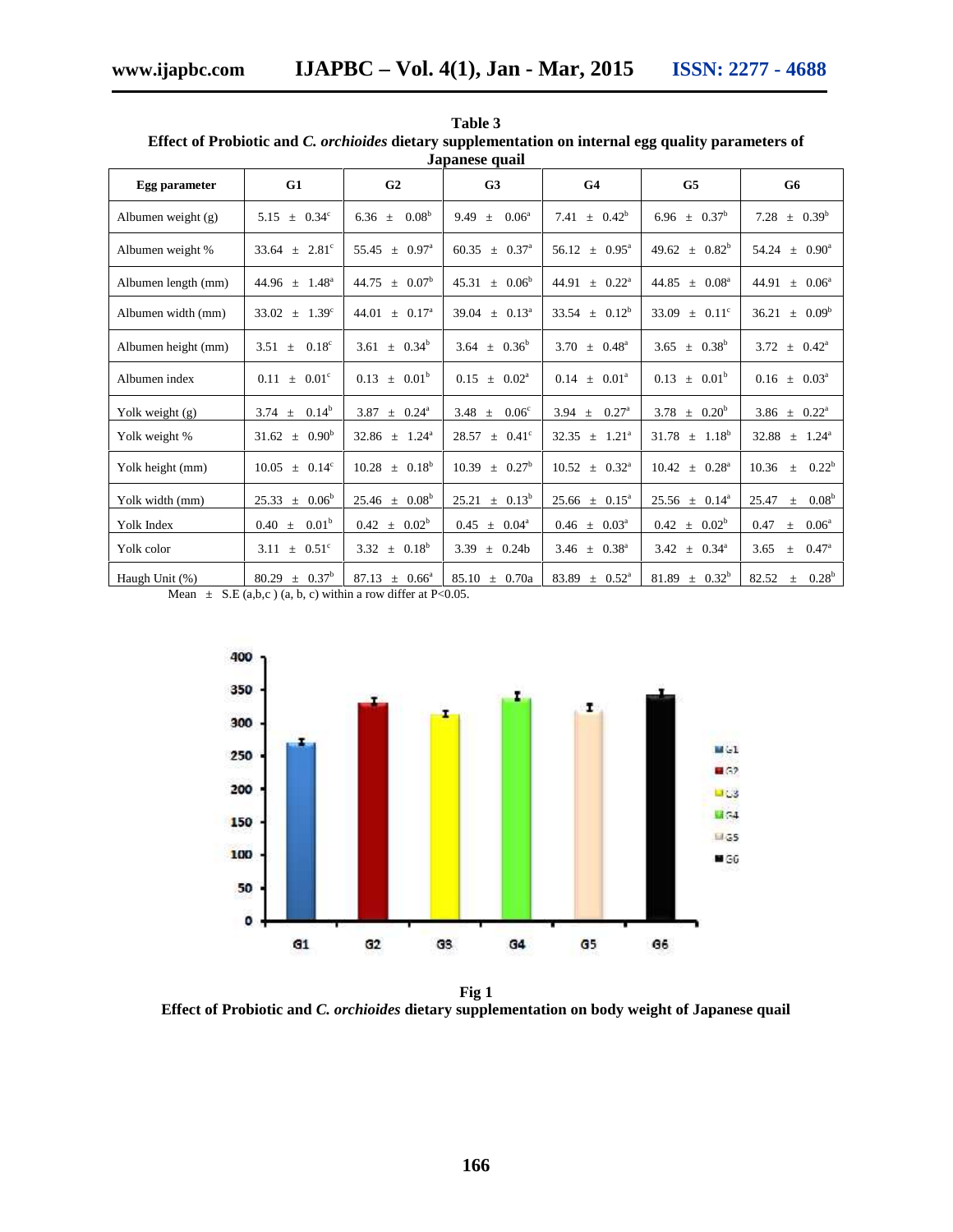

**Fig 2 Effect of Probiotic and** *C. orchioides* **dietary supplementation on body weight gain of Japanese quail**



**Effect of Probiotic and** *C. orchioides* **dietary supplementation on feed conversion ratio of Japanese quail**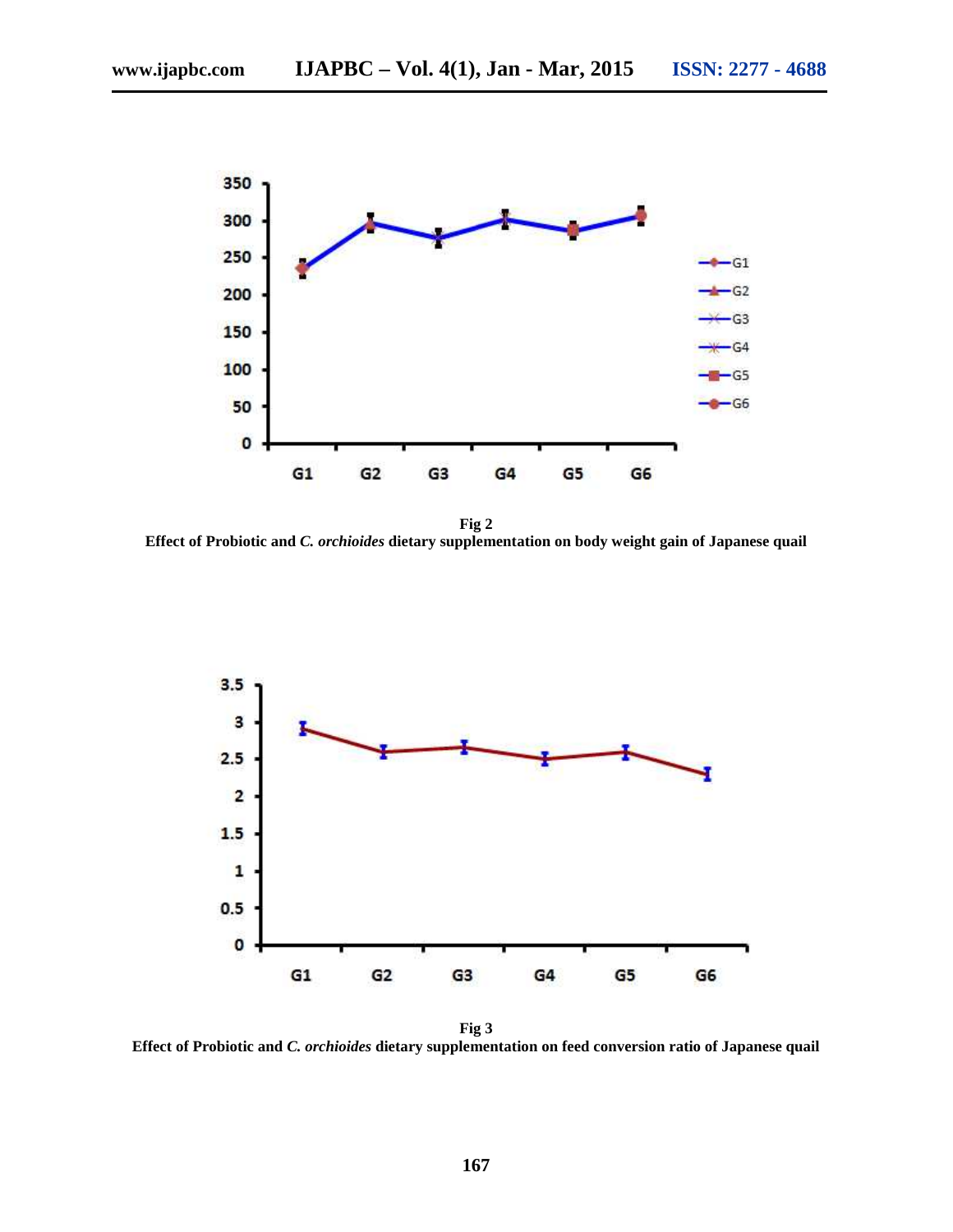

**Fig 4 Effect of Probiotic and** *C. orchioides* **dietary supplementation on chemical composition of Japanese quail eggs**

Shahryar *et al*., reported that there is a significant increase in egg yolk percentage of the 3% thyme group and increase in egg weight $3^7$ . It increases digestion and absorption of nutrients because of having menthol<sup>38</sup>. The complete egg has been Yolk, albumen, egg shell and shell membranes are chemically conversion of nutrients from the hen to egg follow two pathways on the ovary and the oviduct involves the synthesis. The export of proteins able to bind specific molecules, throughout egg embryo was developed specific mechanisms to activate previously stored vitamins and minerals by means of transmitting proteins. Nutrient absorption, metabolism, and endorsement are different with hen's inheritance $3,39$ .

Herbal plant powder could encourage the digestive system in poultry, because improve the function of digestive enzymes as well as liver efficacy and increase the pancreatic. Expansion of the metabolism of herbal plant powder, generally carbohydrates and proteins in the major nutrient would increase growth rates<sup>40</sup>. Many medicinal plants and their extracts are used widely in poultry diets because the herbs have biological activities and stimulate the digestive system $41$ .

Inclusion of probiotic quail diets at different levels of dietary feed, decreased egg cholesterol values in the

 $y$ olk<sup>42,43</sup>. This observation highlights the potential of improving egg production may be due to its role in improving the apparent metabolizable energy and digestion of protein<sup>44,45</sup>. Hence, In our study was combine a diet of treated group whereas shell weight  $(1.60 \pm 0.08)$ , shell thickness  $(0.45 \pm 0.04)$  and egg protein (79.92  $\pm$  0.01) were increased as well as different concentration of the treated groups consequently recorded higher mean of egg weight, albumen weight, yolk weight and yolk cholesterol significantly different when compared to control group in during the experimental period.

# **CONCLUSION**

Probiotic have great potential to a beneficial effect on the growth performance and hence improve the health in quails. At the same time the herbal rhizome powder has great effect on the egg quality traits. The administration of supplemented *C. orchioides* rhizome powder in the laying quail diets were low level of egg yolk cholesterol, high level of protein and improved egg production.

#### **REFERENCES**

1. Lakhotia RL. Poultry eggs. The late Androw L.Winton Updated by Rajastan Agriculture University. 2003; Bikaner, India.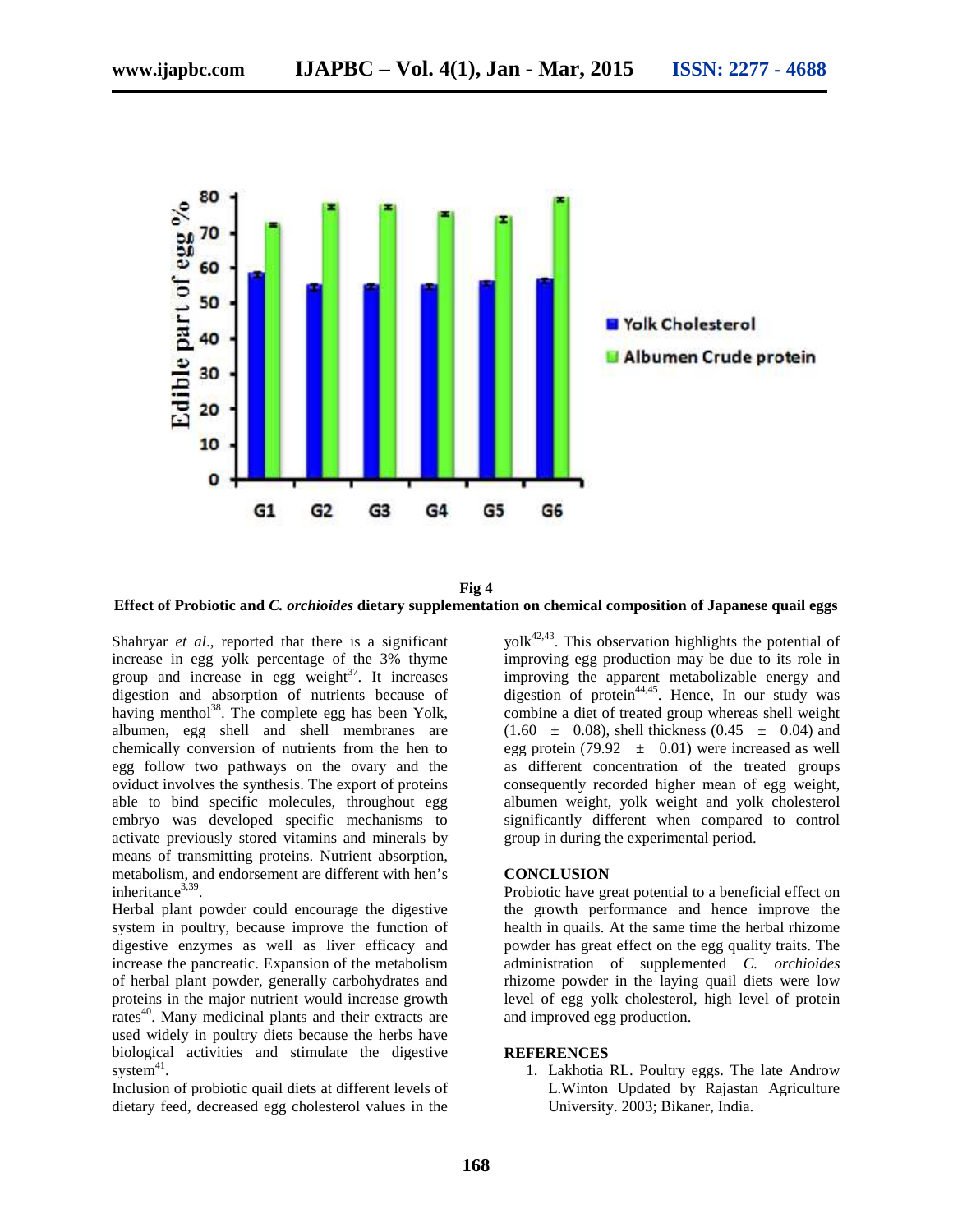- 2. Stef DS, Gergen L. Effect of mineral enriched diet and medicinal herbs on Fe, Mn, Zn and Cu uptake in chicken. Stef and Gergen Chemistry Central Journal, 2012; *6* (1): 1-9.
- 3. Vali N, Shahin H, Vatankhah M. Determination of the effects of Cinnamomum zeylanicum blume and Thymus vulgaris on performance and egg quality of Japanese quail (*Coturnix japonica*). Res. Opin. Anim. Vet. Sci, 2013; *3*(9): 280-284.
- 4. Kumprecht I, Zobac P, Gasnarek Z, Robosova E. The effect of continuous application of probiotic preparations based on *Saccharomyces cerevisiae var. elipsoideus* and *Streptococcus faecium* C-68 (SF 68) on chicken broilers yields. Nutr. Abst. and Rev, 1995; *65* (1): 3060.
- 5. Zeweil HS, El-Fiky AA, Kalamah MA. Effects of Fermacto-500 vs. virginiamycin on the performance of growing Japanese quail. Egypt. Poult. Sci, 1996; *16* (2): 201-220.
- 6. Chimote MJ, Barmase BS, Raut AS, Dhok AP, Kuralkar SV. Effect of supplementation of probiotic and Enzymes on Performance of Japanese quails. Veterinary world, 2009; *2* (6): 219-220.
- 7. Kocyan A. The discovery of polyandry in Curculigo (Hypoxidaceae) implication for androecium evolution of asparagoid monocotyledons. Ann. Bot, 2007; *100* (1): 241-248.
- 8. Singh R, Gupta AK. Antimicrobial and antitumor activity of the fractionated extracts of kalimusli (*Curculigo orchioides*). Int. J. Green Pharm, 2008; *2* (1): 34-36.
- 9. Lakshmi V, Pandey K, Puri A, Saxena RP, Saxena KC. Immunostimulant principles from *Curculigo orchioides*. J Ethnopharmacol, 2003; *89* (2-3): 181-184.
- 10. Mitsch P, Zitterl-Eglseer K, Kohler B, Gabler C, Losa R, Zimpermik I. The effect of two different essential oil components on the proliferation of Clostridium perfringens in the intestines of broiler chickens. Poultry Science, 2004; *83*: 69-675.
- 11.Rios JL, Recio MC. Medicinal plants and antimicrobial activity. Journal of Ethnopharmacology, 2005; *100* (1-2): 80-84.
- 12. Panda Ak, Reedy MR, Rama Rao, SV, Praharaj NK. Production performance, serum/yolk cholesterol and immune competence of white leghorn layers as influenced by dietary supplementation with probiotic. Trop Anim Healt Prod, 2003; *35* (1): 85-94.
- 13. Pelicano ERL, Souza PA, Souza HBA, Leonal FR, Zeola NMBL, Boiago MM. Productive traits of broiler chicken fed diets containing different growth promoters. Brazilian. J. Poult. Sci, 2004; *6* (3): 177-182.
- 14. National Research Council (NRC). Nutrient requirement of poultry. National Academy of Science. 1994; Washington, D.C.
- 15. Haugh RR. The Haugh unit for measuring egg quality. US Egg Poult.Mag, 1937; *43*: 522- 555.
- 16. Heiman V, Carver JS. The albumen index as a physical measurement of observed egg quality. Poultry Sci, 1936; *15* (2): 141-148.
- 17. Funk EM. The relation of yolk index determined in natural position to the yolk index as determined after separating the yolk from albumen. Poultry Sci, 1948; *27*: 376-380.
- 18. Kondaiah N, Panda B. Internal egg quality measure of quail eggs. Indian. J. of Animal Sci, 1983; *53* (11): 1261-1264.
- 19. Kemal K, Garip M. Some quality characteristic of pheasant (*P.colchicus*) eggs. Food. Agric. Enveron, 2003; *1* (3&4): 226- 228.
- 20. Folch J, Less M, Solane Stanly GH. A simple method for the isolation and purification of total lipid from animal tissues. J. Bio. Chem, 1956; *226* (1): 497-509.
- 21. Nix DF, Washburn KW. A rapid technique for extraction of yolk cholesterol. Poult. Sci, 1974; *53* (3): 1118-1122.
- 22. Kjeldahl J. A new method for the estimation of nitrogen in organic compounds. Z. Anal. Chem, 1883; *22*: 366-382.
- 23. Duncan DB. Multiple range and multiple F test. Biometrics, 1955; *11*: 1-42.
- 24. Khaligh F, Sadeghi G, Karimi A, Vaziry A. Evaluation of different medicinal plants blends in diets for broiler chickens. Journal Medical Plant Research, 2011; *5* (10): 1971- 1977.
- 25. Santin E, Maiorka A, Macari M. Performance and intestinal mucosa development if broiler chickens fed diet containing *Saccharomyces cerevisiae* cell wall. J. Appl. poultry Res, 2001; *10* (3): 236-244.
- 26. Yörük MA, Hayirh A, Macit M. The effects of supplementation of human and probiotic on egg production and quality parameters during the late laying period in hens. Poultry Sci, 2004; *83* (1): 84-88.
- 27. Berrin Kocao lu Güçlü. Effects of probiotic and prebiotic (mannanoligosaccharide) supplementation on performance, egg quality